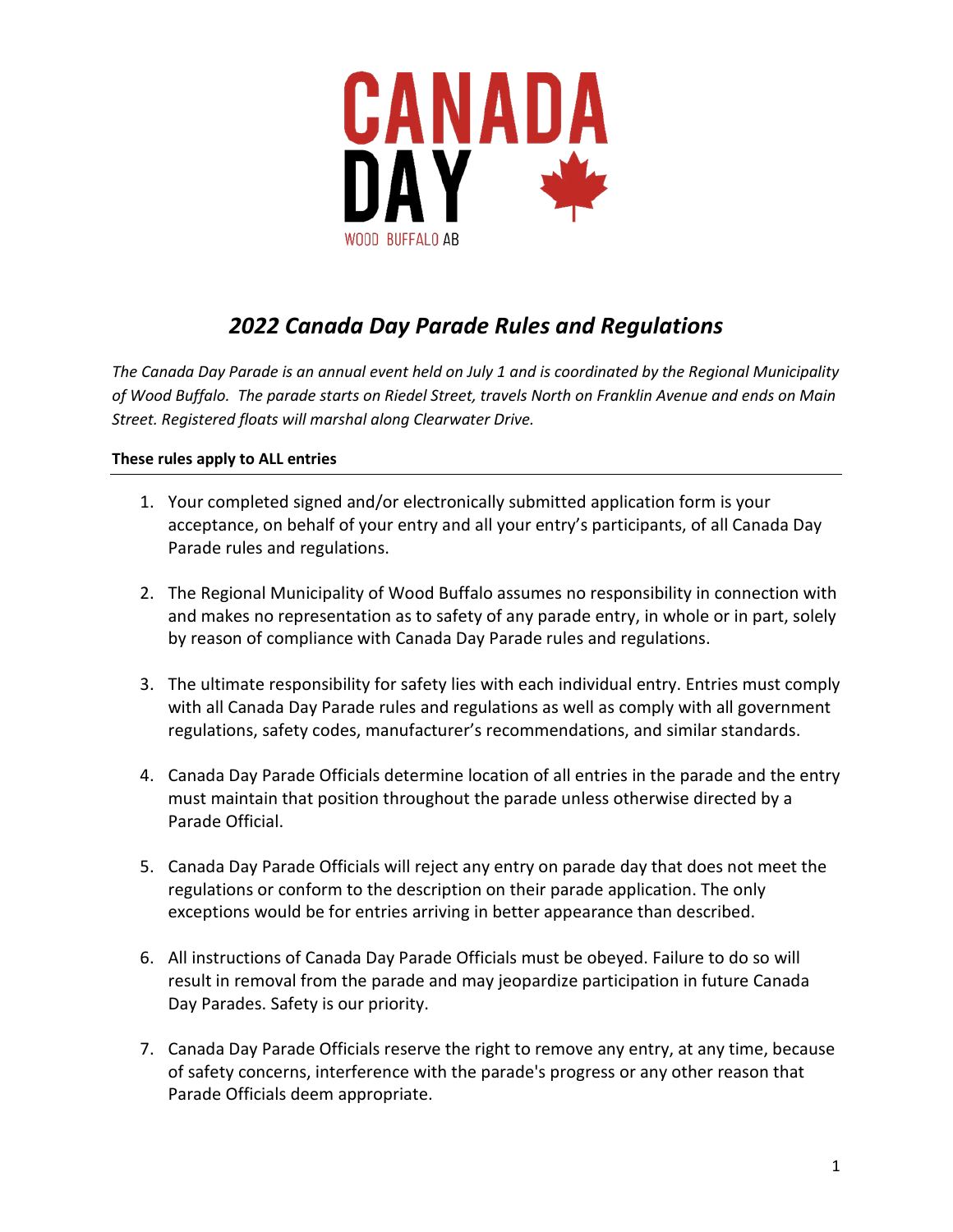- 8. The Canada Day Parade is a community event and therefore inappropriate music (profanity/swearing/degrading, etc.) or attire unsuitable for viewing by our family audience is not acceptable.
- 9. The use of noisemakers or band practice is forbidden near animals. The firing of live or blank firearms is NOT permitted.
- 10. All entries pertaining to music must have appropriate sound systems and must have the prior approval of the Canada Day Parade Officials. Playing music through a vehicle's stereo system and speakers will not be approved.
- 11. Blowing of horns, sirens and playing loud music will only be allowed during parade times and must be kept to a reasonable level. Acceptable noise levels will be determined by the Parade Officials and any requests to adjust sound levels must be adhered to.
- 12. A sensory time will be provided during the parade. All float registrants must refrain from turning on their lights and sound while traveling up Main Street. This will be an opportunity for those with sensitivities to light and sound to attend the parade.
- 13. Fuel tanks should be topped off just prior to the parade. Containers of fuel **MUST NOT** be carried on any parade entry.
- 14. All vehicle entries must be clean and a minimum 80% decorated. Any entry which does not meet decoration requirements, will not be permitted to enter the parade route. Wrapped vehicles must be a minimum 80% decorated in addition to their "wrap". Wrapped vehicles and custom paint jobs may be incorporated into the design of the decoration but are not considered decorations.
- 15. Decorations must be appropriately attached to the vehicle. No duct tape should be visible.
- 16. Entries may not consist of multiple of the same type of vehicle (ex. Two half ton trucks within one entry). Entries which consist of one truck and one quad would be acceptable. Semi-trailer, tractor trailer and 18 wheelers are **NOT**  permitted in the parade. A semi-truck on its own is allowed.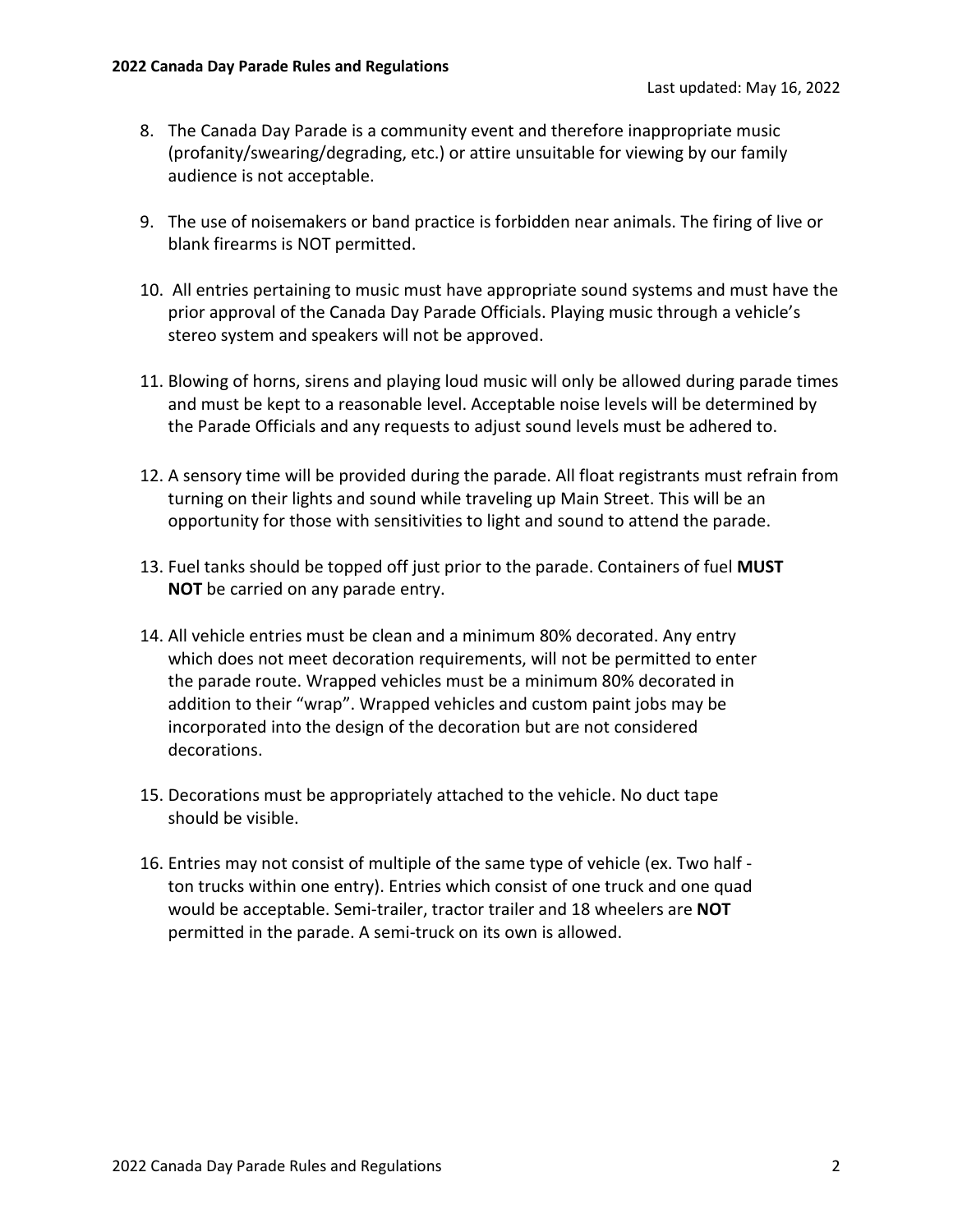Semi-Truck; allowed in conjunction with a flat deck trailer. **Allowed**



**NOT** Allowed



- 17. Protective equipment must be worn while accompanying your entry.
- 18. Canada Day Parade Officials encourage entries to include mascots. Please ensure all mascots have a handler with them.
- 19. All vehicles must be in good mechanical condition and properly serviced prior to the parade. Special attention must be paid to cooling systems, exhaust systems, brakes, steering and tires.
- 20. Drivers and other persons on all entries must have a means of quick and safe escape in case of an emergency.
- 21. Parade lineup assignments, arrival times, parade map and hyperlink to the mandatory virtual parade orientation will be emailed to the parade applicant by **June 28th, 2022**. An authorized representative for each group is required to attend one of the virtual Microsoft Teams meetings on **June 29th at 12:00 p.m. or 6:00 p.m.**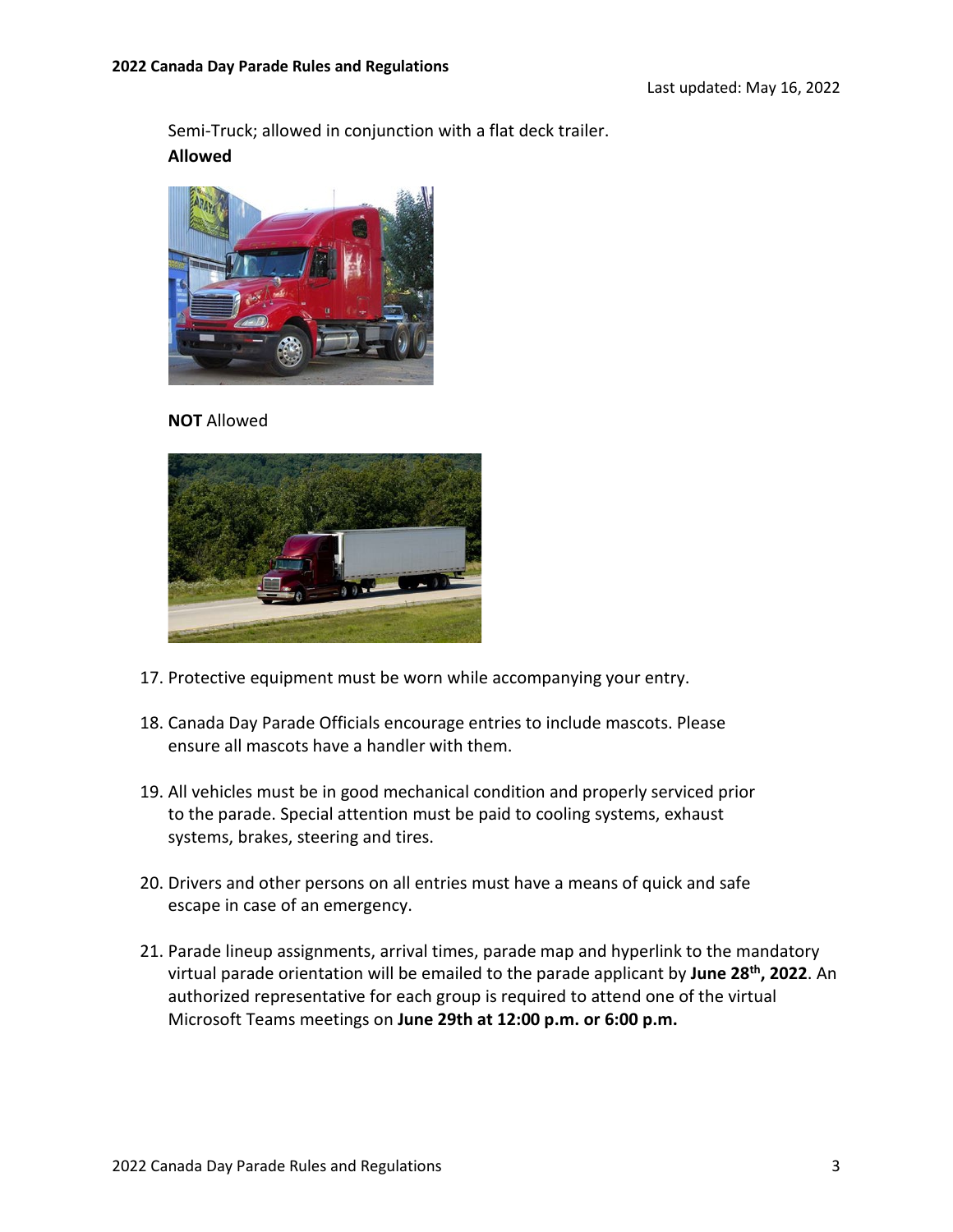- 22. All entries are required to be in place at their designated arrival time. Failure to arrive at your designated time may result in your removal from the parade.
- 23. All entries are inspected on the parade line-up starting at **8:00 a.m. on July 1, 2022** for safety and content approvals. Any entry not meeting the safety requirements, not family friendly or socially acceptable will be removed from the parade.
- 24. All groups using animals of any type in the parade are required to have a clean-up crew with the animal(s). All animal waste is to be disposed of properly. All animals must be on a leash, have proper shelter from weather and food/water.
- 25. Alcoholic beverages and other controlled substances are forbidden on any float, in any vehicle or on any parade participant, to include during marshalling and the parade. Participants who consume alcohol or other controlled substances prior to parade start are not permitted to enter and will be removed from the parade.
- 26. There will be no smoking allowed in the parade or marshalling area.
- 27. For safety reasons, participants shall not mount/dismount from entries unless the entry has come to a complete stop.
- 28. All registered floats must designate a minimum of two volunteers as safety walkers. These individuals will walk along both sides of the float and ensure that parade spectators remain on the sidewalk and not approach a moving vehicle.
- 29. In case of an emergency please follow the direction of the on-site safety personnel.

#### **Regulations for floats:**

- 30. Float Structure Requirements and Restrictions:
	- a. Height Restriction maximum of 17 feet (5.2 meters) in height on the parade route and 13 feet 6 inches (4.5 meters) in height through normal traffic
	- b. Width Restriction maximum of 8 feet 6 inches (2.6 meters) wide.
	- c. Length Restriction No entry may exceed a length of 53 feet (16.15 meters) total overall length. Only one towed unit per entry.
	- d. Over Dimensional Load Permits are required for vehicles/load over 4.5 meters high or 2.6 meters wide.
- 31. Float Mechanical Requirements and Restrictions:
	- a. All towing vehicles must be in good mechanical order
	- b. All towing vehicles must have safety chains between the pulling unit and the float
	- c. Tires must have the proper amount of air and be in good condition
	- d. Brakes and pulling capacity must be checked prior to the parade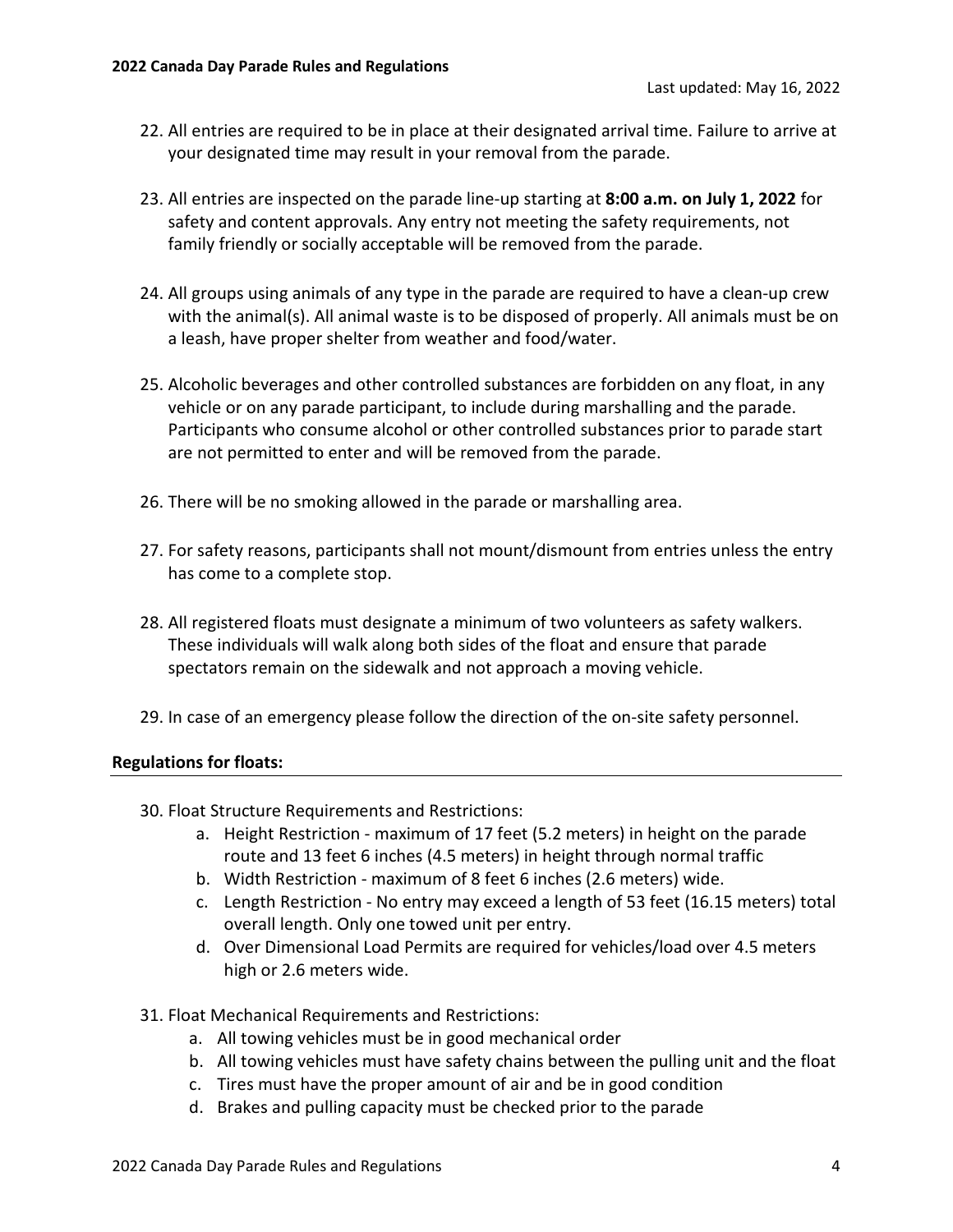- e. Brakes, steering and headlights must be in good working order
- 32. Safety Requirements and Restrictions:
	- a. No sharp projections, which might result in injury, should be used as a prop or in the construction of any float entry.
	- b. Candles or other open-flame items are not permitted on floats
	- c. Generators on floats are permitted and must be placed a safe distance from hay bales or other flammable materials.
	- d. All units are required to have a stocked first aid kit and tagged fire extinguisher on board (required at check in)
	- e. Each vehicle must have a spotter to ride with the driver
	- f. All floats are required to have a safety spotter assist parking their float in their designated area.
- 33. Decorating and Music Requirements and Restrictions:
	- a. All participants, including drivers, should be festively attired.
	- b. All float entries are required to be clean and a minimum of **80% decorated** to include all sides of the entry, tow vehicle and trailer parts no later than 9:30 a.m. on July 1, 2022.
	- c. Decorations must be appropriately attached to the vehicle and trailer. No duct tape should be visible.
	- d. Our parades are family friendly and socially conscious. Any float, decorations that are deemed inappropriate by parade organizers will not be allowed to participate.

#### **Insurance Requirements:**

All entries must provide evidence that insurance is maintained for your entry.

The purpose of requesting insurance is to ensure that the members of the public and the Regional Municipality of Wood Buffalo (RMWB) is protected in the event of any third-party liability claims arising out of the actions of the parade entrants.

# **All motor vehicle entries:**

A copy of the insurance policy declarations or a certificate of insurance evidencing \$1,000,000 liability is required for personal vehicles and \$2,000,000 liability is required for commercial vehicles; pink cards may be considered with a letter of confirmation from your broker/insurance company stating that your insurance is currently active, noting that the participants Insurance is primary.

1. Complete legal name and address of the applicant (insured) for which insurance has been arranged. Please note that the insured name shown **must exactly match the name on the municipal parade registration.**